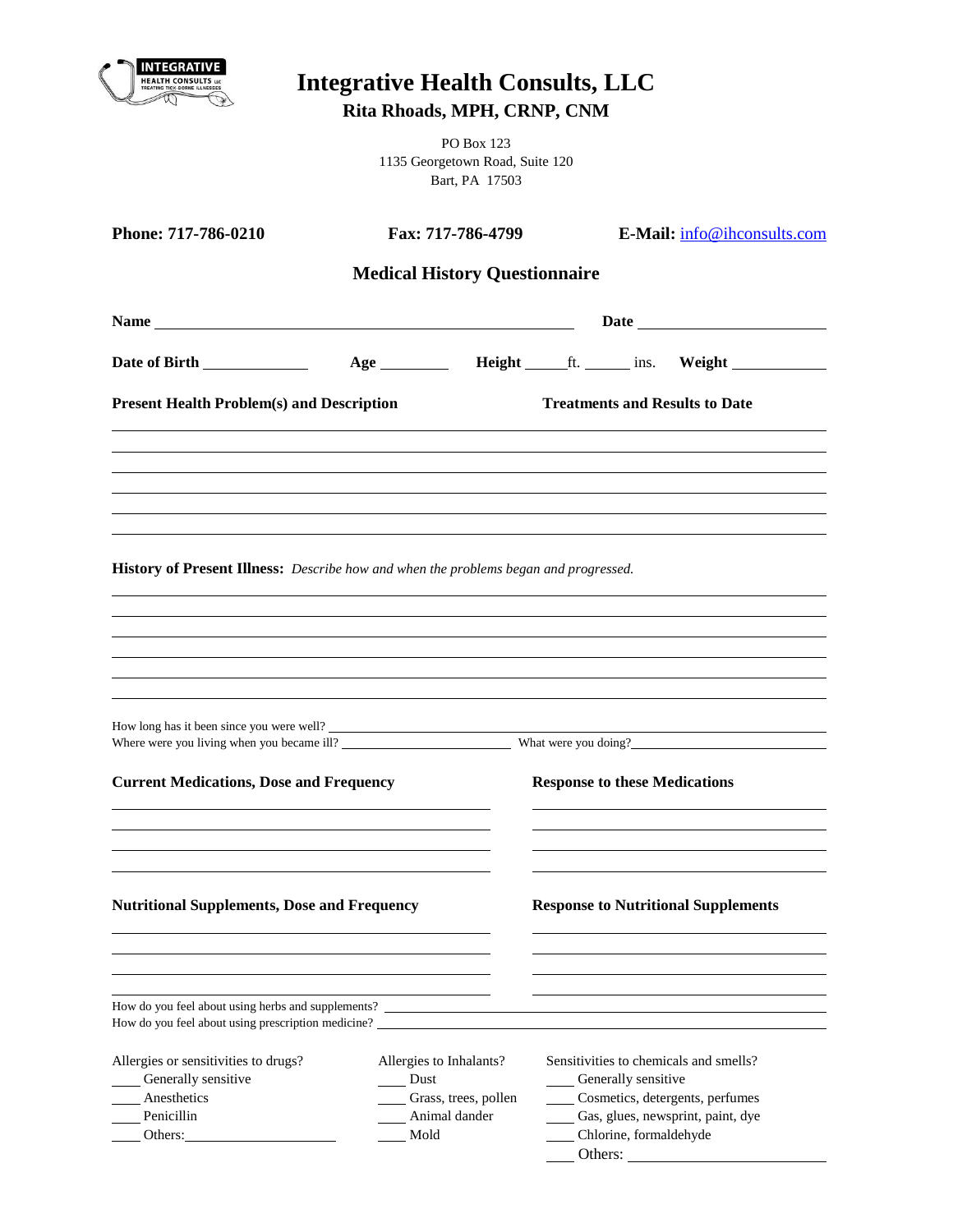| Name | Date |
|------|------|
|------|------|

# **Surgeries and Hospitalizations: Date**

| <b>Injuries:</b> (sprains, fractures, dislocations and scars and organ removal)                                                                                                                                                                                                                                                                                                                                                                                                                                               |                |                |                               |                                             |                    | Date                                                                                         |
|-------------------------------------------------------------------------------------------------------------------------------------------------------------------------------------------------------------------------------------------------------------------------------------------------------------------------------------------------------------------------------------------------------------------------------------------------------------------------------------------------------------------------------|----------------|----------------|-------------------------------|---------------------------------------------|--------------------|----------------------------------------------------------------------------------------------|
|                                                                                                                                                                                                                                                                                                                                                                                                                                                                                                                               |                |                |                               |                                             |                    |                                                                                              |
|                                                                                                                                                                                                                                                                                                                                                                                                                                                                                                                               |                |                |                               |                                             |                    |                                                                                              |
|                                                                                                                                                                                                                                                                                                                                                                                                                                                                                                                               |                |                |                               |                                             |                    |                                                                                              |
|                                                                                                                                                                                                                                                                                                                                                                                                                                                                                                                               |                |                |                               |                                             |                    | <b>Tests and Exams:</b> Date of last completed physical: Results: Results: Results: By Whom: |
| Procedure/Test                                                                                                                                                                                                                                                                                                                                                                                                                                                                                                                | Date           | <b>Results</b> |                               | Procedure/Test                              | Date               | <b>Results</b>                                                                               |
| Colonoscopy                                                                                                                                                                                                                                                                                                                                                                                                                                                                                                                   |                |                |                               | <b>MEN</b>                                  |                    |                                                                                              |
| CT Scan<br><b>DEXA/Bone Density</b>                                                                                                                                                                                                                                                                                                                                                                                                                                                                                           |                |                |                               | Prostate Exam<br><b>WOMEN</b>               |                    |                                                                                              |
| <b>EKG/Stress Test</b>                                                                                                                                                                                                                                                                                                                                                                                                                                                                                                        |                |                |                               | <b>Breast Exam</b>                          |                    |                                                                                              |
| <b>MRI</b>                                                                                                                                                                                                                                                                                                                                                                                                                                                                                                                    |                |                |                               | Mammogram                                   |                    |                                                                                              |
| Flu Vaccine                                                                                                                                                                                                                                                                                                                                                                                                                                                                                                                   |                |                |                               | Pap Smear                                   |                    |                                                                                              |
| Prosthetics                                                                                                                                                                                                                                                                                                                                                                                                                                                                                                                   |                |                |                               | Silicon Implants                            |                    |                                                                                              |
|                                                                                                                                                                                                                                                                                                                                                                                                                                                                                                                               |                |                | Epilepsy/Seizures             |                                             | Number of Children | Pregnant?<br>Lyme Disease                                                                    |
|                                                                                                                                                                                                                                                                                                                                                                                                                                                                                                                               |                |                | Glaucoma<br>Headache/Migraine |                                             |                    | Psychiatric Illness<br>Rheumatoid Arthritis                                                  |
|                                                                                                                                                                                                                                                                                                                                                                                                                                                                                                                               |                |                | Heart Disease                 |                                             |                    | Sexually Transmitted Disease                                                                 |
|                                                                                                                                                                                                                                                                                                                                                                                                                                                                                                                               |                |                | Hypertension                  |                                             | Stroke             |                                                                                              |
|                                                                                                                                                                                                                                                                                                                                                                                                                                                                                                                               |                |                | <b>Kidney Disease</b>         |                                             |                    | Thyroid: Hypo _____ Hyper ____                                                               |
|                                                                                                                                                                                                                                                                                                                                                                                                                                                                                                                               |                |                | Liver disease                 |                                             |                    | Viral: Herpes___ CMV ___                                                                     |
| Eczema/Skin Issues                                                                                                                                                                                                                                                                                                                                                                                                                                                                                                            |                |                | Lupus                         |                                             |                    | Polio___ Mono__                                                                              |
|                                                                                                                                                                                                                                                                                                                                                                                                                                                                                                                               |                |                |                               |                                             |                    |                                                                                              |
|                                                                                                                                                                                                                                                                                                                                                                                                                                                                                                                               |                |                |                               |                                             |                    |                                                                                              |
|                                                                                                                                                                                                                                                                                                                                                                                                                                                                                                                               | Alive/Deceased |                |                               | Present health conditions or cause of death |                    |                                                                                              |
|                                                                                                                                                                                                                                                                                                                                                                                                                                                                                                                               |                |                |                               |                                             |                    |                                                                                              |
|                                                                                                                                                                                                                                                                                                                                                                                                                                                                                                                               |                |                |                               |                                             |                    |                                                                                              |
|                                                                                                                                                                                                                                                                                                                                                                                                                                                                                                                               |                |                |                               |                                             |                    |                                                                                              |
|                                                                                                                                                                                                                                                                                                                                                                                                                                                                                                                               |                |                |                               |                                             |                    |                                                                                              |
|                                                                                                                                                                                                                                                                                                                                                                                                                                                                                                                               |                |                |                               |                                             |                    |                                                                                              |
|                                                                                                                                                                                                                                                                                                                                                                                                                                                                                                                               |                |                |                               |                                             |                    |                                                                                              |
|                                                                                                                                                                                                                                                                                                                                                                                                                                                                                                                               |                |                | Depression/Anxiety            |                                             |                    | High Blood Pressure/Stroke                                                                   |
|                                                                                                                                                                                                                                                                                                                                                                                                                                                                                                                               |                |                | Diabetes                      |                                             |                    | Lyme Disease                                                                                 |
| <b>Diabetes</b><br>Alzheimer's/Dementia                                                                                                                                                                                                                                                                                                                                                                                                                                                                                       |                |                | Digestive Issues              |                                             |                    | Psychiatric Illness                                                                          |
| FEMALES: Date of Last Menses _______ Number of Pregnancies _______<br><b>Medical History:</b> (Past and Present)<br>Alcoholism/Addiction<br>Allergies/Asthma<br>Arthritis<br>Anxiety/Depression<br>Cancer<br>CFIDS/Fibromyalgia<br>Family History: (any of which affected your parents, grandparents, siblings, children)<br>Relationship<br>Grandparents<br>Father<br>Mother<br>Siblings<br>Children/ages<br>Check illnesses which have occurred in any of your blood relatives:<br>Addiction<br>Allergy/Asthma<br>Arthritis |                |                | Headaches/Migraines           |                                             |                    | Obesity                                                                                      |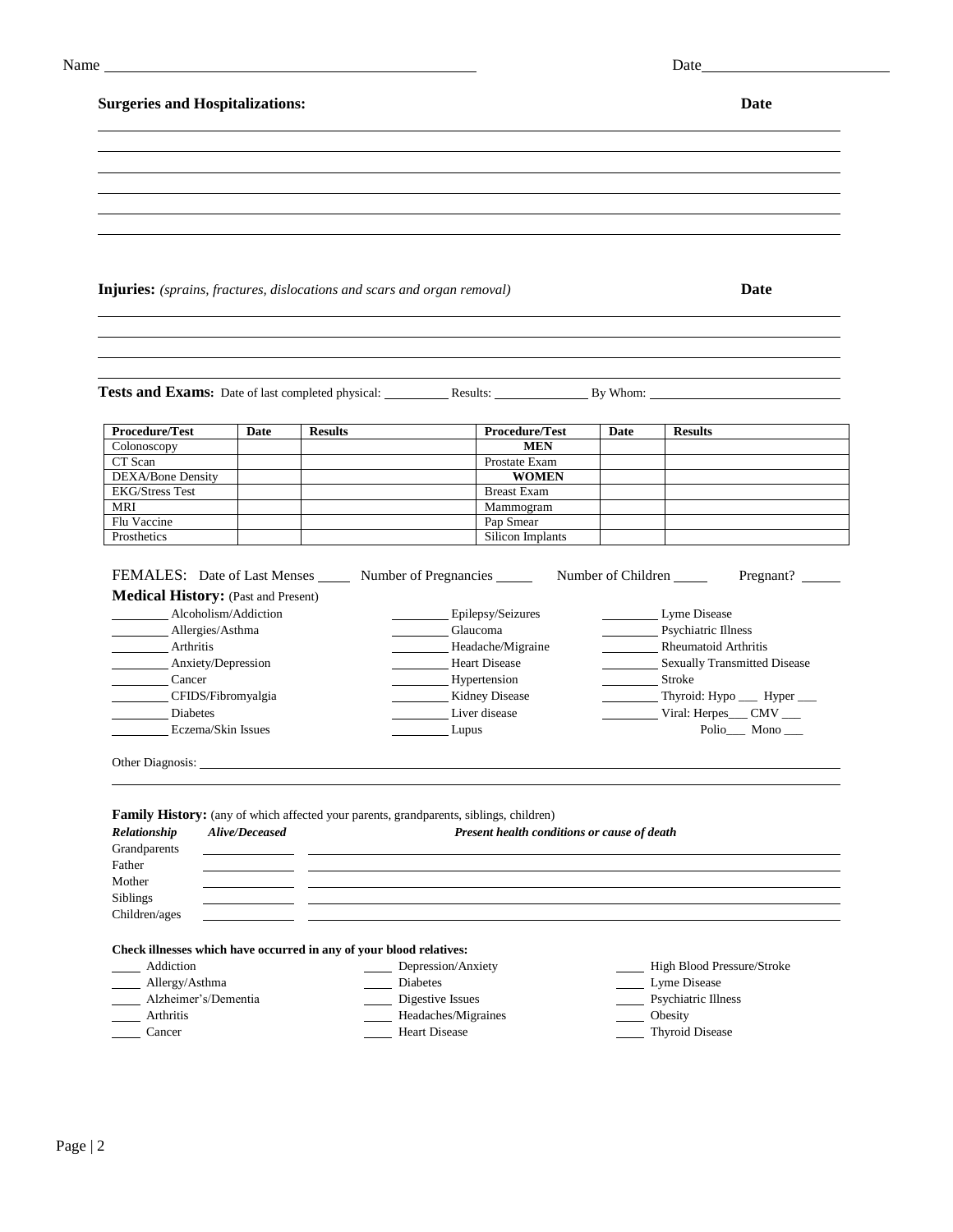Meals per day: \_\_\_\_\_\_\_\_\_\_\_\_\_ Poultry: chicken, eggs \_\_\_\_ x week/month Deli meats, bacon, ham \_\_\_\_x day/week/month Snacks per day: \_\_\_\_\_\_\_\_\_ Fish and shellfish: \_\_\_\_x day/week/month Sweets, candy, pastries \_\_\_\_x day/week/month Water: \_\_\_\_\_\_\_\_ oz/day Beans, peas, lentils: \_\_\_\_x day/week/month Soft Drinks: \_\_\_\_x day/week/month Prepare meals: \_\_\_\_\_\_ x day/week/month Whole grains: oats, rice \_\_\_\_x day/week/month Alcoholic Drinks: \_\_\_\_x day/week/month Nuts and seeds: \_\_\_\_\_\_ x week/month Bread, pasta, crackers \_\_\_\_x day/week/month Coffee and tea: \_\_\_\_x day/week/month Fruit: all kinds \_\_\_\_\_ x day/week/month Dairy: milk, cheese: \_\_\_\_x day/week/month Tobacco: \_\_\_\_x day/week/month Vegetables: \_\_\_\_\_x day/week/month Meat: beef, pork, lamb \_\_\_\_\_x day/week/month Recreational Drugs: \_\_\_\_\_x day/week/month

**Dietary History:** How often do you eat the following foods?

1.Do you have any special dietary restrictions or preferences?

2.What foods do you crave if anything?

3.Where do you like to grocery shop?

4.What types of oils do you use for cooking, dressings, etc.?

### **Activity Level Type of Activity**

Sedentary (inactive) by choice, or due to inability or restriction.

Light (light daily work and/or exercise 1-2 times a week)

Moderate (light daily work and/or exercise 3 x a week)

Sustained (moderate daily work and/or exercise 5 x week

Heavy (heavy work and/or heavy exercise 6-7 x a week

Have you changed your exercise routine?

#### **Stress/Life Management**

1. I have a positive attitude about life. True False

2. In my personal life, my stress level is: overwhelming \_\_\_\_\_ heavy \_\_\_\_\_ light none \_\_\_\_\_ 3. Have you changed your approach to dealing with stress?

4. I look forward to the future: never sometimes often routinely

5. I feel at peace with myself: never \_\_ sometimes \_\_\_\_\_\_\_\_\_\_\_\_\_\_\_\_\_ often \_\_\_\_\_\_\_\_ routinely

6. I would like to improve myself in what ways?

| 7.  | My relationship status is: married, divorced, life partner, separated, single. Is this recent? Yes No                         |  |  |                                                                                |  |  |  |  |  |
|-----|-------------------------------------------------------------------------------------------------------------------------------|--|--|--------------------------------------------------------------------------------|--|--|--|--|--|
| 8.  | What expectations were met? What expectations were not met?                                                                   |  |  |                                                                                |  |  |  |  |  |
| 9.  | My relationship with my partner is: great ____________ good _________ ok ________ needs work ________ poor __________ N/A     |  |  |                                                                                |  |  |  |  |  |
| 10. | My relationship with my children is: great ____________ good __________ ok _________ needs work __________ poor _________ N/A |  |  |                                                                                |  |  |  |  |  |
| 11. | My job situation is:                                                                                                          |  |  | $\text{great}$ good on $\mathbb{R}$ ok needs work neglectron $\text{poor}$ N/A |  |  |  |  |  |
| 12. | In my professional life, my stress level is: overwhelming heavy little none                                                   |  |  |                                                                                |  |  |  |  |  |
| 13. | Are you having any difficulties at work?                                                                                      |  |  |                                                                                |  |  |  |  |  |
| 14. | How did you feel about this survey?                                                                                           |  |  |                                                                                |  |  |  |  |  |

#### **Sleep:**

| How many hours of sleep do you get a night? | Do you wake feeling rested? |
|---------------------------------------------|-----------------------------|

2. During the day, I am tired: never \_\_\_\_\_\_ sometimes \_\_\_\_\_\_\_\_\_\_\_\_\_\_\_\_\_\_ often \_\_\_\_\_\_\_\_ routinely

3. Do you snore or have sleep apnea?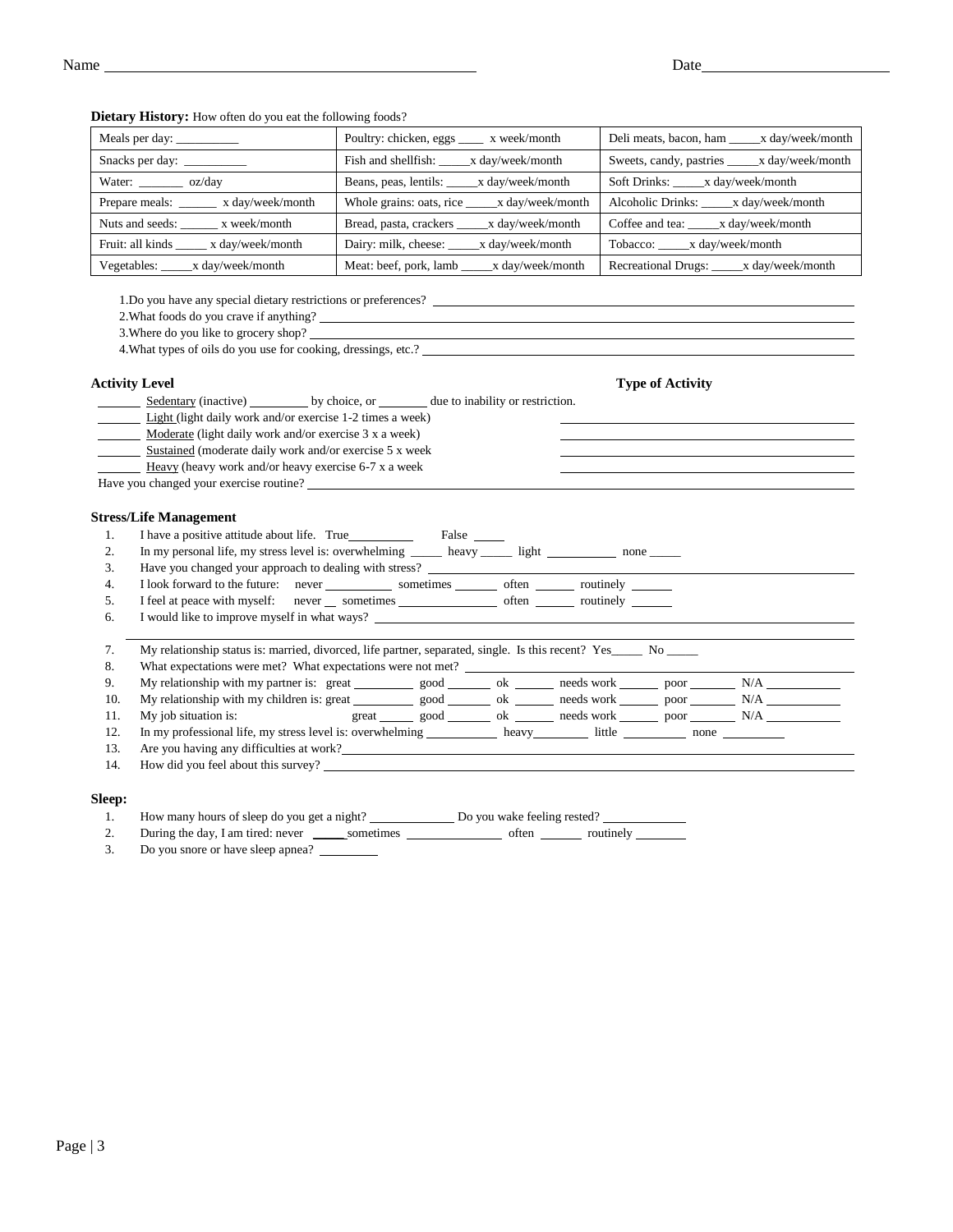## **REVIEW OF SYMPTOMS**

| Check "PAST" or "NOW" when it applies RATE "NOW" $0-3 = 0$ – Not Present 1 – Mild 2 – Moderate 3 – Severe |  |  |  |
|-----------------------------------------------------------------------------------------------------------|--|--|--|
|-----------------------------------------------------------------------------------------------------------|--|--|--|

| <b>Symptoms</b>                                                             | Past | waxa a uppay<br><b>Now</b> | <b>Comments</b> |      | <b>Symptoms</b>                                    | Past | <b>New</b> | <b>Comments</b> |
|-----------------------------------------------------------------------------|------|----------------------------|-----------------|------|----------------------------------------------------|------|------------|-----------------|
| <b>ALLERGIES</b>                                                            |      |                            |                 |      |                                                    |      |            |                 |
| Seasonal Allergies                                                          |      |                            |                 |      | Own Dog/Cat                                        |      |            |                 |
| Asthma                                                                      |      |                            |                 |      | <b>Head Congestion</b>                             |      |            |                 |
| <b>CARDIOVASCULAR SYSTEM</b>                                                |      |                            |                 |      |                                                    |      |            |                 |
| <b>High Blood Pressure</b>                                                  |      |                            |                 |      | Dizzy Upon Standing                                |      |            |                 |
| <b>Low Blood Pressure</b>                                                   |      |                            |                 |      | Endocarditis, Heart Block                          |      |            |                 |
| Stroke                                                                      |      |                            |                 |      | Heart Murmur, Valve Prolapse                       |      |            |                 |
| Chest Pain<br>Perspire Easily                                               |      |                            |                 |      | <b>Heart Palpitations</b>                          |      |            |                 |
| <b>CONSTITUTIONAL</b>                                                       |      |                            |                 |      |                                                    |      |            |                 |
| <b>Health Status:</b><br>Excellent                                          |      | Good                       | Fair            | Poor |                                                    |      |            |                 |
| Migraines                                                                   |      |                            |                 |      | Headaches                                          |      |            |                 |
| Weight Gain                                                                 |      |                            |                 |      | <b>Unexplained Weight Gain</b>                     |      |            |                 |
| Weight Loss                                                                 |      |                            |                 |      | <b>Unexplained Weight Loss</b>                     |      |            |                 |
| Mild Fatigue                                                                |      |                            |                 |      | Extreme Fatigue, Poor Stamina                      |      |            |                 |
| <b>Cold Extremities</b>                                                     |      |                            |                 |      | <b>Night Sweats</b>                                |      |            |                 |
| <b>Afternoon Drowsiness</b>                                                 |      |                            |                 |      | Symptoms Come and Go                               |      |            |                 |
| Change in Appetite<br><b>Best Time of Day:</b><br><b>Worst Time of Day:</b> |      |                            |                 |      | Sensitivity to Alcohol<br>Sensitivity to Chemicals |      |            |                 |
| <b>Worst Season:</b><br><b>Best Season:</b>                                 |      |                            |                 |      | Chills                                             |      |            |                 |
| <b>EARS, NOSE, MOUTH and THROAT</b>                                         |      |                            |                 |      |                                                    |      |            |                 |
| Ear Infections                                                              |      |                            |                 |      | Pain in Ears                                       |      |            |                 |
| General Hearing Loss                                                        |      |                            |                 |      | Sensitivity to Sounds                              |      |            |                 |
| <b>Tongue Coated</b>                                                        |      |                            |                 |      | Ringing, Tinnitus                                  |      |            |                 |
| PND/Rhinitis                                                                |      |                            |                 |      | Plugged Ears, Decreased Hearing                    |      |            |                 |
| <b>Sinusitis</b>                                                            |      |                            |                 |      | <b>Buzzing</b> in Ears                             |      |            |                 |
| Sense of Smell Loss                                                         |      |                            |                 |      | Dental Pain                                        |      |            |                 |
| Fillings: Mercury/Silver                                                    |      |                            |                 |      | Dental Problems, Unexplained                       |      |            |                 |
| Mouth Ulcers                                                                |      |                            |                 |      | Jaw Stiffness, Pain                                |      |            |                 |
| <b>Bleeding Gums</b>                                                        |      |                            |                 |      | Sore Throat, Hoarseness                            |      |            |                 |
| Bruxism (Grinding)                                                          |      |                            |                 |      | Phlegm, Clearing Throat                            |      |            |                 |
| <b>Swallowing Problems</b>                                                  |      |                            |                 |      | <b>Runny Nose</b>                                  |      |            |                 |
| Jaw Pain/TMJ                                                                |      |                            |                 |      | Face Pain, Swelling                                |      |            |                 |
| Taste Loss                                                                  |      |                            |                 |      |                                                    |      |            |                 |
| <b>Bad Breath</b>                                                           |      |                            |                 |      |                                                    |      |            |                 |
| <b>ENDOCRINE</b>                                                            |      |                            |                 |      |                                                    |      |            |                 |
| Hot/Heat Intolerant                                                         |      |                            |                 |      | Low Body Temperature                               |      |            |                 |
| Cold/Cold Intolerant                                                        |      |                            |                 |      | Hunger Headaches, Irritability                     |      |            |                 |
|                                                                             |      |                            |                 |      |                                                    |      |            |                 |
| Thyroid Disorder                                                            |      |                            |                 |      | Hypoglycemia, Sensitive to Food                    |      |            |                 |
| <b>EYES and VISION</b>                                                      |      |                            |                 |      |                                                    |      |            |                 |
| Wear Eye Glasses<br><b>Blood Shot</b>                                       |      |                            |                 |      | <b>Blurred Vision</b>                              |      |            |                 |
| Burning Dry Itching                                                         |      |                            |                 |      | <b>Floating Spots</b><br>Pain in Eyes              |      |            |                 |
|                                                                             |      |                            |                 |      |                                                    |      |            |                 |
| Cataracts                                                                   |      |                            |                 |      | <b>Swelling Around Eyes</b>                        |      |            |                 |
| Glaucoma/Retina                                                             |      |                            |                 |      | <b>Light Sensitive</b>                             |      |            |                 |
| Lids Crusty                                                                 |      |                            |                 |      | Peripheral Waves, Phantom Images                   |      |            |                 |
| Night Blind                                                                 |      |                            |                 |      |                                                    |      |            |                 |
| <b>DIGESTIVE SYSTEM</b>                                                     |      |                            |                 |      |                                                    |      |            |                 |
| Belching, Bloating, Gas                                                     |      |                            |                 |      | Constipation                                       |      |            |                 |
| <b>Trouble Digesting Fats</b>                                               |      |                            |                 |      | Diarrhea                                           |      |            |                 |
| Hemorrhoids, Rectal Bleeding                                                |      |                            |                 |      | Pain, Stomach or Abdominal                         |      |            |                 |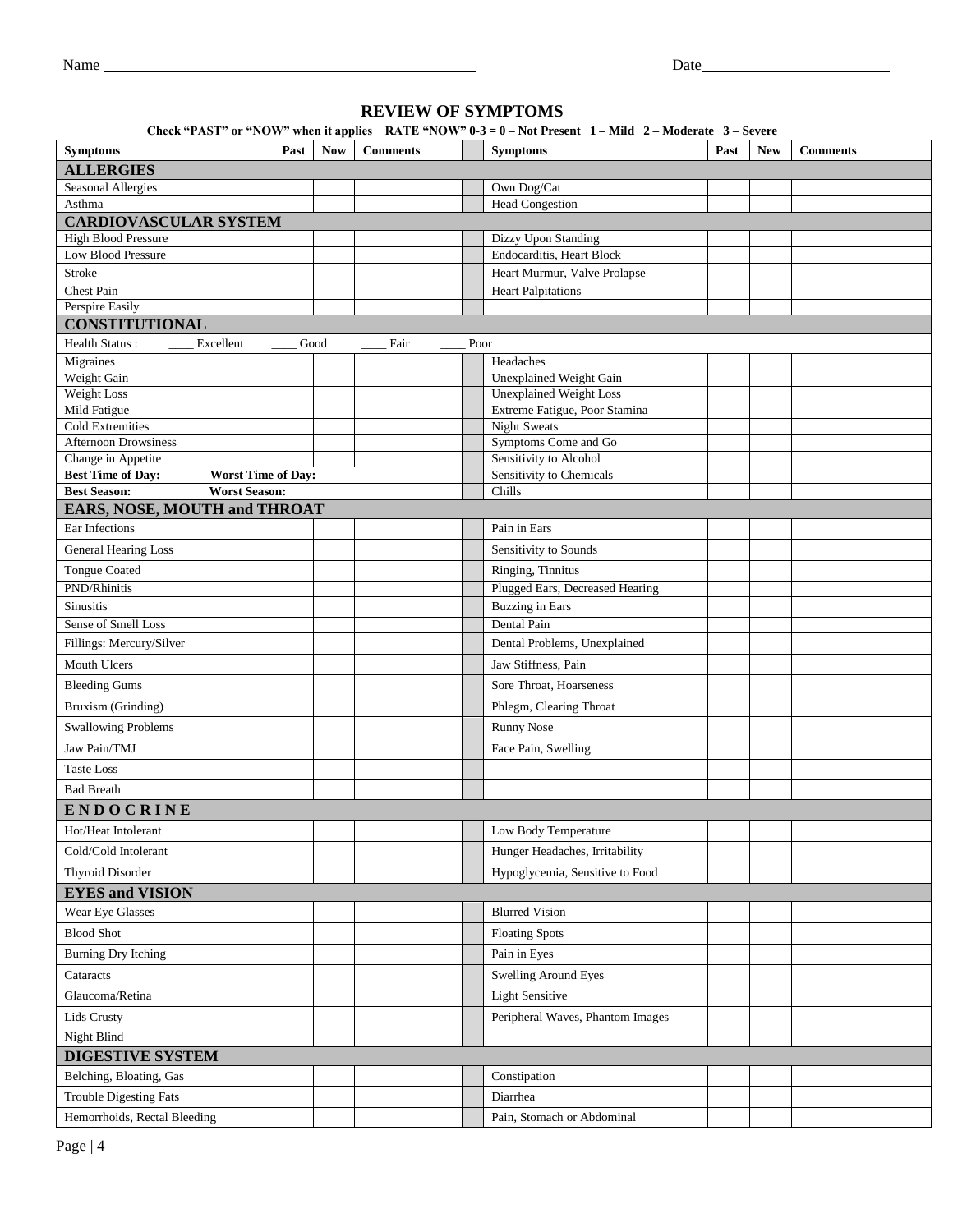| <b>Symptoms</b>                                               | Past | <b>Now</b> | <b>Comments</b> | <b>Symptoms</b>                                                     | Past | <b>Now</b> | <b>Comments</b> |
|---------------------------------------------------------------|------|------------|-----------------|---------------------------------------------------------------------|------|------------|-----------------|
| Ulcer                                                         |      |            |                 | Cramps, Low Abdominal                                               |      |            |                 |
| <b>Irritable Bowel</b>                                        |      |            |                 | GERD/Heartburn                                                      |      |            |                 |
| Symptoms From Food                                            |      |            |                 | <b>Bowel Habit Change</b>                                           |      |            |                 |
|                                                               |      |            |                 | Nausea, Upset Stomach                                               |      |            |                 |
| <b>GENITO - URINARY SYSTEM</b>                                |      |            |                 |                                                                     |      |            |                 |
| Incontinence                                                  |      |            |                 | Frequent Bladder Infections                                         |      |            |                 |
| <b>Kidney Stones</b>                                          |      |            |                 | Irritable Bladder                                                   |      |            |                 |
| Pain, Burning with Urination                                  |      |            |                 | Interstitial Cystitis                                               |      |            |                 |
| STD's                                                         |      |            |                 | Dark Urine                                                          |      |            |                 |
| <b>MALE</b>                                                   |      |            |                 |                                                                     |      |            |                 |
| Impotence                                                     |      |            |                 | Erectile Dysfunction                                                |      |            |                 |
| <b>Urinary Frequency</b>                                      |      |            |                 | Loss of Libido                                                      |      |            |                 |
| <b>Prostate Problems</b>                                      |      |            |                 | Testicular, Genital Pain                                            |      |            |                 |
| <b>FEMALE</b>                                                 |      |            |                 |                                                                     |      |            |                 |
| Endometriosis, Fibroids                                       |      |            |                 | Menstrual Irregularity                                              |      |            |                 |
| Cramps, Heavy Flow                                            |      |            |                 | Menstrual Pain                                                      |      |            |                 |
| Infertility                                                   |      |            |                 | Pelvic Pain                                                         |      |            |                 |
| <b>PMS</b>                                                    |      |            |                 | <b>Breast Pain</b>                                                  |      |            |                 |
| Abnormal Pap Smear                                            |      |            |                 | Loss of Libido                                                      |      |            |                 |
| Painful Intercourse                                           |      |            |                 | Health Fluctuates with Cycle                                        |      |            |                 |
| Fibrocystic or Sore Breasts                                   |      |            |                 | <b>Unexplained Breast Discharge</b>                                 |      |            |                 |
| Peri-Menopausal                                               |      |            |                 |                                                                     |      |            |                 |
|                                                               |      |            |                 |                                                                     |      |            |                 |
| Number of Pregnancies ______ Full Term_____ Miscarriages_____ |      |            |                 |                                                                     |      |            |                 |
| Menopausal: Natural ________ Surgical _______                 |      |            |                 |                                                                     |      |            |                 |
| <b>Hot Flashes</b>                                            |      |            |                 |                                                                     |      |            |                 |
| Vaginal: Dryness                                              |      |            |                 |                                                                     |      |            |                 |
| Infections                                                    |      |            |                 |                                                                     |      |            |                 |
| Yeast                                                         |      |            |                 |                                                                     |      |            |                 |
| <b>HEMATOLOGICAL</b><br>Varicosities                          |      |            |                 |                                                                     |      |            |                 |
| Anemia                                                        |      |            |                 | <b>Water Retention</b>                                              |      |            |                 |
| <b>Bleeding Tendency</b>                                      |      |            |                 |                                                                     |      |            |                 |
| Leg Pain with Walking                                         |      |            |                 |                                                                     |      |            |                 |
| Osteoporosis                                                  |      |            |                 |                                                                     |      |            |                 |
| <b>IMMUNOLOGICAL</b>                                          |      |            |                 |                                                                     |      |            |                 |
| History of "Mono"<br>Autoimmune Disease                       |      |            |                 | Unexplained Fevers (high or low grade)<br>Persistent Swollen Glands |      |            |                 |
| Frequent Colds and Flu                                        |      |            |                 | Frequent Infections                                                 |      |            |                 |
|                                                               |      |            |                 | Never well since infection or flu                                   |      |            |                 |
| <b>INTEGUMENTARY</b>                                          |      |            |                 |                                                                     |      |            |                 |
| Acne, Eczema, Dermatitis<br>Itching, Burning, Dry             |      |            |                 | Crawling Sensation in Skin<br>Tick Bite with Rash                   |      |            |                 |
| Oily                                                          |      |            |                 | Various Rashes                                                      |      |            |                 |
| White Spots, Pigment Loss                                     |      |            |                 | Rash On and Off                                                     |      |            |                 |
| <b>Yellow Tone</b>                                            |      |            |                 | Frequency and Reaction to Mosquito                                  |      |            |                 |
| Nails: Brittle and Peeling                                    |      |            |                 | <b>Bites</b><br>Skin Sensitivity                                    |      |            |                 |
| Hair: Brittle, Dry                                            |      |            |                 | Sensitivity to Sunlight                                             |      |            |                 |
| Male Pattern Baldness                                         |      |            |                 | Hair Loss, Unexplained                                              |      |            |                 |
|                                                               |      |            |                 |                                                                     |      |            |                 |